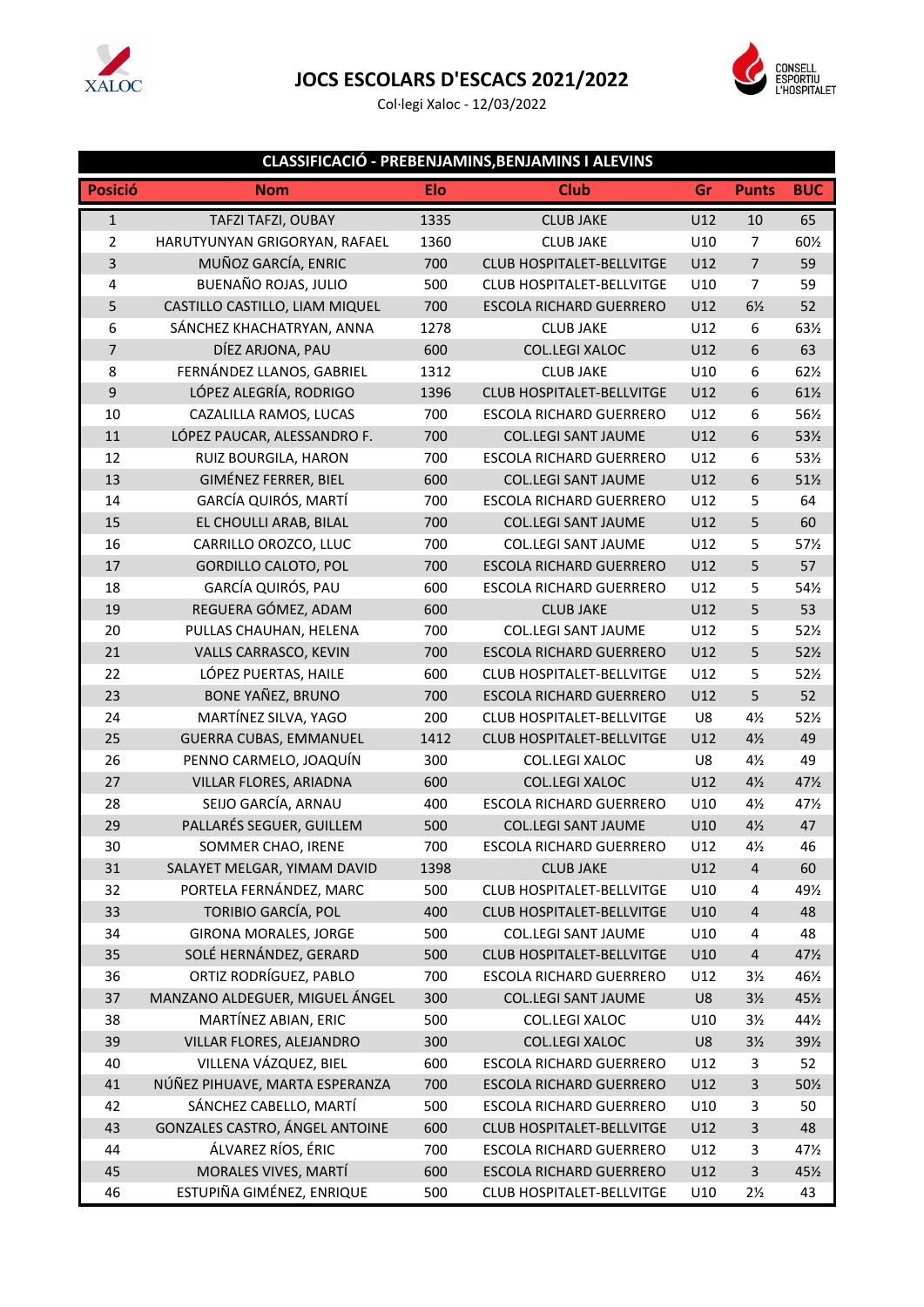

## **JOCS ESCOLARS D'ESCACS 2021/2022**



Col·legi Xaloc - 12/03/2022

| 47 | NIETO PELÁEZ, IVÁN         | 200  | <b>COL.LEGI XALOC</b>            | U <sub>8</sub> | $2\frac{1}{2}$ | 40              |
|----|----------------------------|------|----------------------------------|----------------|----------------|-----------------|
| 48 | MARTÍN CHIEN, DIEGO        | 200  | COL.LEGI XALOC                   | U8             | $2\frac{1}{2}$ | 39%             |
| 49 | BERTRAN BORREGO, GUILLEM   | 600  | <b>CLUB HOSPITALET-BELLVITGE</b> | U12            | $2\frac{1}{2}$ | 391/2           |
| 50 | GARCÍA DE FRANCISCO, DIEGO | 700  | <b>COL.LEGI XALOC</b>            | U12            | 2              | 55              |
| 51 | RODRÍGUEZ HOMS, DAVID      | 600  | <b>COL.LEGI XALOC</b>            | U12            | $\mathcal{P}$  | 46½             |
| 52 | BUENO LÓPEZ, DANIELA       | 700  | ESCOLA RICHARD GUERRERO          | U12            | 2              | 46              |
| 53 | LÓPEZ HUARAG, DIEGO        | 700  | <b>COL.LEGI SANT JAUME</b>       | U12            | $\overline{2}$ | 44              |
| 54 | <b>GINESTA GORRO, JAN</b>  | 500  | <b>COL.LEGI SANT JAUME</b>       | U10            | $\overline{2}$ | 42%             |
| 55 | SIERRA PIFARRÉ, ALEX       | 300  | <b>COL.LEGI XALOC</b>            | U <sub>8</sub> | $\overline{2}$ | $41\frac{1}{2}$ |
| 56 | LLORET FONTANET, DÍDAC     | 300  | <b>COL.LEGI SANT JAUME</b>       | U8             | $\overline{2}$ | 41              |
| 57 | ROMO JIMÉNEZ, ADRIÀ        | 600  | <b>CLUB HOSPITALET-BELLVITGE</b> | U12            | $1\frac{1}{2}$ | 39%             |
| 58 | FERNÁNDEZ RAMOS, GERARD    | 400  | <b>ESCOLA RICHARD GUERRERO</b>   | U10            | $1\frac{1}{2}$ | 38              |
| 59 | SILVESTRE LAYOLA, MARCEL   | 300  | <b>CLUB HOSPITALET-BELLVITGE</b> | U <sub>8</sub> | $\mathbf{1}$   | 491/2           |
| 60 | CASTELLÓ MOYA, LEO         | 400  | <b>ESCOLA RICHARD GUERRERO</b>   | U10            | $\mathbf{1}$   | 48½             |
| 61 | SILVERIA GUILLÉN, MARC     | 700  | <b>ESCOLA RICHARD GUERRERO</b>   | U12            | $\mathbf{1}$   | 48              |
| 62 | FERNÁNDEZ FERNÁNDEZ, MARIO | 300  | <b>COL.LEGI XALOC</b>            | U8             | $\mathbf{1}$   | 46½             |
| 63 | RÍOS LOSADA, HUGO          | 200  | <b>CLUB HOSPITALET-BELLVITGE</b> | U <sub>8</sub> | $\mathbf{1}$   | 37%             |
| 64 | ESPÓSITO MARTURANO, LEO    | 400  | <b>ESCOLA RICHARD GUERRERO</b>   | U10            | $\mathbf{1}$   | 36½             |
| 65 | PARIENTE ARJONA, POL       | 1328 | <b>ESCOLA RICHARD GUERRERO</b>   | U10            | $\Omega$       | 50              |

| CLASSIFICACIÓ - INFANTILS, CADETS I JUVENILS |                                 |            |                                  |     |                |                 |  |
|----------------------------------------------|---------------------------------|------------|----------------------------------|-----|----------------|-----------------|--|
| <b>Posició</b>                               | <b>Nom</b>                      | <b>Elo</b> | <b>Club</b>                      | Gr  | <b>Punts</b>   | <b>BUC</b>      |  |
| 66                                           | LANA MARTÍN, ARNAU              | 1583       | <b>CLUB HOSPITALET-BELLVITGE</b> | U16 | $8\frac{1}{2}$ | 55%             |  |
| 67                                           | MESHCHARAKOU, KIRIL             | 1000       | <b>ESCOLA RICHARD GUERRERO</b>   | U16 | 8              | 59              |  |
| 68                                           | HARUTYUNYAN GRIGORYAN, YURI     | 1695       | <b>CLUB JAKE</b>                 | U14 | $\overline{7}$ | 67              |  |
| 69                                           | MESHCHARAKOU, NIKOLAI           | 800        | <b>ESCOLA RICHARD GUERRERO</b>   | U14 | 6              | 54½             |  |
| 70                                           | TENESACA MORÁN, POL             | 1360       | <b>CLUB JAKE</b>                 | U14 | 6              | 54½             |  |
| 71                                           | RODRÍGUEZ FUENTES, DARÍO        | 900        | <b>ESCOLA RICHARD GUERRERO</b>   | U14 | $5\%$          | 56½             |  |
| 72                                           | PÉREZ FUSCO, MARC               | 1000       | <b>COL.LEGI SANT JAUME</b>       | U16 | 5              | 56½             |  |
| 73                                           | MARTÍN GIMÉNEZ, DANIEL          | 1000       | <b>CLUB HOSPITALET-BELLVITGE</b> | U16 | 5              | 55              |  |
| 74                                           | JORGOSO JIMÉNEZ, ERIK           | 1432       | <b>CLUB JAKE</b>                 | U14 | 5              | 55              |  |
| 75                                           | <b>BURGOS PICÓN, CARLOS</b>     | 1444       | <b>CLUB JAKE</b>                 | U14 | 5              | 54½             |  |
| 76                                           | RUIZ CASADO, MIQUEL             | 1000       | <b>ESCOLA RICHARD GUERRERO</b>   | U16 | 5              | 53              |  |
| 77                                           | <b>GARCÍA QUIRÓS, VÍCTOR</b>    | 1000       | <b>ESCOLA RICHARD GUERRERO</b>   | U16 | 5              | 52              |  |
| 78                                           | DE LA CRUZ EVANAN, JOAN EDUARDO | 900        | CLUB HOSPITALET-BELLVITGE        | U14 | 5              | 481/2           |  |
| 79                                           | DE QUADRAS TAPADA, ELENA        | 1000       | <b>ESCOLA RICHARD GUERRERO</b>   | U16 | 4              | 581/2           |  |
| 80                                           | BENAVIDES YANG, DANIEL          | 900        | <b>ESCOLA RICHARD GUERRERO</b>   | U14 | $\overline{4}$ | 481/2           |  |
| 81                                           | MORA CARRUITERO, ROGER          | 1000       | <b>COL.LEGI XALOC</b>            | U16 | 4              | 43½             |  |
| 82                                           | DE LA CRUZ EVANAN, JÚLIA EMILY  | 800        | <b>CLUB HOSPITALET-BELLVITGE</b> | U14 | $\overline{4}$ | 41              |  |
| 83                                           | LÓPEZ ALEGRÍA, SERGIO           | 1415       | <b>CLUB HOSPITALET-BELLVITGE</b> | U14 | $3\frac{1}{2}$ | 46              |  |
| 84                                           | SANTOS ÁLVAREZ, ALEIX           | 900        | <b>ESCOLA RICHARD GUERRERO</b>   | U14 | $\overline{3}$ | 451/2           |  |
| 85                                           | <b>CLERICI JURADO, TEO</b>      | 1000       | <b>COL.LEGI SANT JAUME</b>       | U16 | 3              | 44½             |  |
| 86                                           | RODRÍGUEZ BLAYA, MARTÍ          | 1100       | <b>ESCOLA RICHARD GUERRERO</b>   | U16 | $\overline{3}$ | 44%             |  |
| 87                                           | FERNÁNDEZ MORENO, IVÁN          | 900        | <b>ESCOLA RICHARD GUERRERO</b>   | U14 | 3              | $43\frac{1}{2}$ |  |
| 88                                           | HICKEY OLMO, PAU                | 900        | <b>COL.LEGI SANT JAUME</b>       | U14 | $2\frac{1}{2}$ | 47              |  |